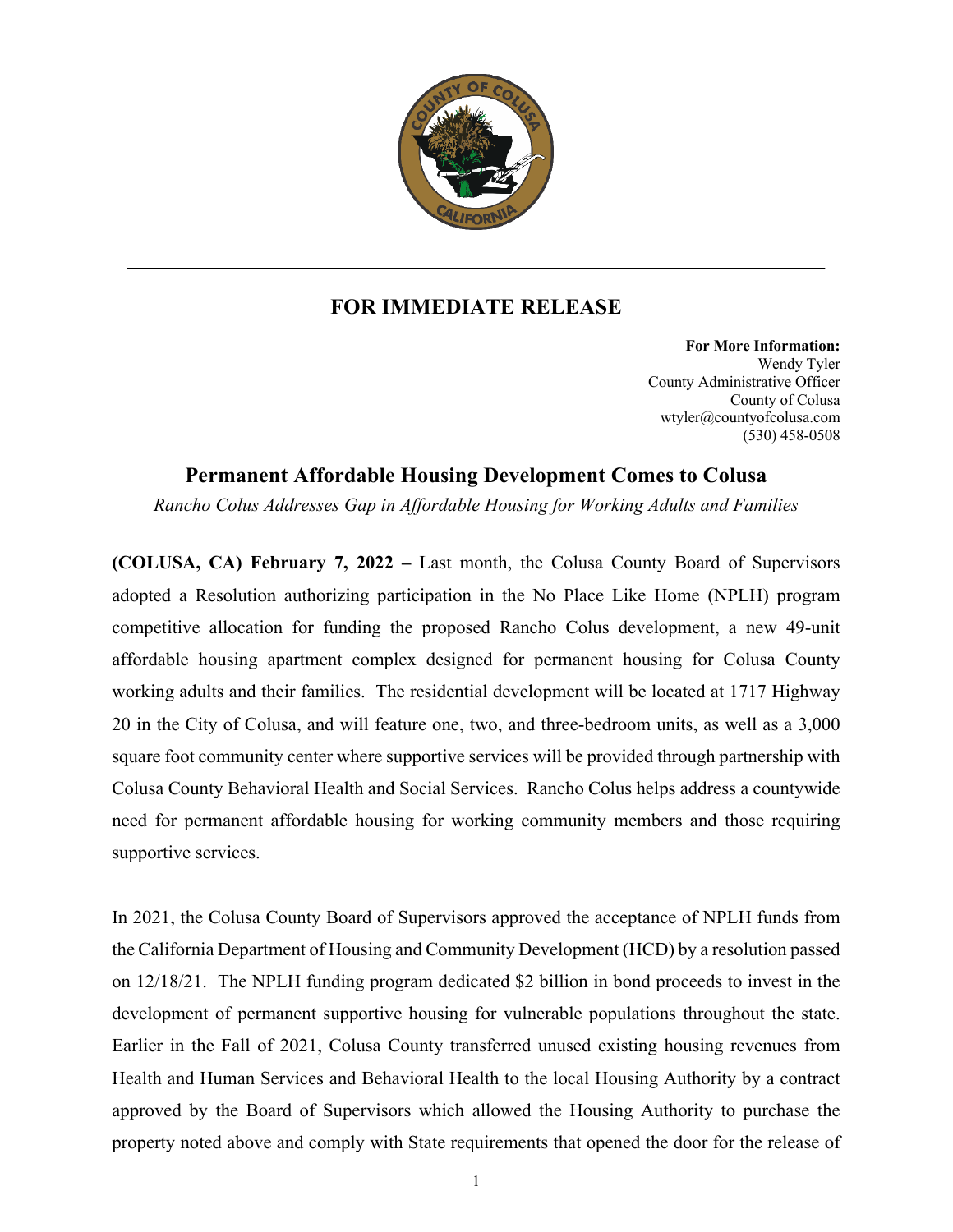the non-competitive funds already allocated to Colusa County. These steps have allowed the Housing Authority to move forward with development of a multi-family rental housing unit, ultimately called Rancho Colus.

On August  $4<sup>th</sup>$  2020, the Board of Supervisors approved the Colusa County Housing Study by Housing Tools, which concluded that there is a shortfall of workforce, affordable, and low-income housing, and that the County could benefit from State funding sources for affordable housing, such as the NPLH program. Rancho Colus addresses the housing shortfall identified in the Housing Tools study. Rancho Colus is not a temporary or transient housing project designed to address the unhoused and/or transient population, but rather a permanent, affordable housing development for working adults and their families.

"The county, like the rest of California, is significantly lacking in affordable housing, and this development provides local community members with the opportunity to step-up their lifestyle, and also receive the supportive services they need," said Supervisor Merced Corona, Chair of the Colusa County Board of Supervisors. "This hand-up provides permanent, affordable housing for members of our working community, elevating their quality of life, and further advancing Colusa County's housing goals."

Rancho Colus also provides benefits to the City of Colusa, assisting them with reaching their Regional Housing Needs Allocation (RHNA) goals, and supporting local special districts through assessments.

"The Rancho Colus development addresses local needs, and helps us reach local goals," stated Denise Conrado, RHA Commissioner and City of Colusa Councilmember. "This development is a win-win for our community, helping to provide affordable housing and critical services for our residents, and bringing the City of Colusa closer to meeting its RHNA goals."

Rancho Colus residents will be required to pay rent, and adhere to an elevated standard of living as outlined in the development's Covenants, Conditions and Restrictions (CC&Rs). Colusa County will also have an ongoing presence on-site as its Behavioral Health and Social Services Departments provide supportive services to residents. Colusa County has a successful track record of running similar projects that serve our most vulnerable populations, and the county is committed